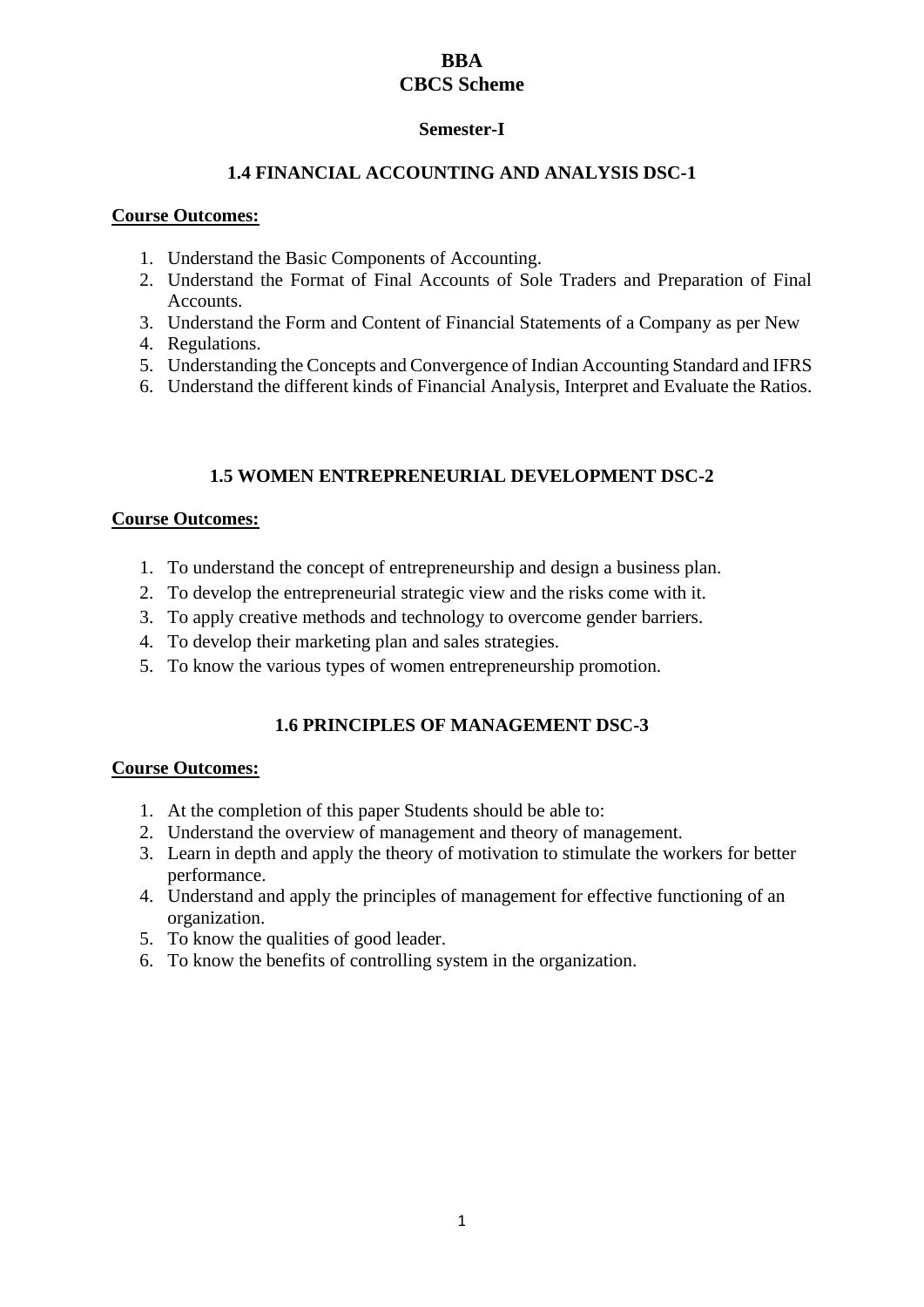## **II Semester**

# **2.4 ORGANISATIONAL BEHAVIOUR DSC-4**

### **Course Outcomes:**

- 1. Analyze the behaviour of individuals and group in organizations in terms of key factors that influence organizational behaviour.
- 2. Critically evaluate the potential effects of important developments in the external environment (such as Globalization and technology) on organizational behaviour.
- 3. Understand about Personality, Perception, Learning, Attitudes, Values and Motivation.
- 4. Analyze organizational behavioural issues in the context of organizational behavioural theories.
- 5. Analyze the Group Formation and group Dynamics.

# **2.5 MARKETING MANAGEMENT DSC-5**

### **Course Outcomes:**

- 1. Identify core concepts of marketing and the role of marketing in society.
- 2. Learn in depth and apply the strategies for market segmentation.
- 3. Identify the dynamics of Consumer Behaviour and factors influencing consumer behaviour.
- 4. Determine strategies for Developing new products and services and able to develop pricing strategies which are needed in market.
- 5. Understand and explain the nature and scope of service marketing.

# **2.6 COST ACCOUNTING DSC-6**

- 1. Understand the broad range of Cost Accounting concepts and their terminology
- 2. Identify and classify different elements of cost and able to prepare cost sheet, estimation
- 3. and quotation
- 4. Understand in detail how raw materials, labor and overhead should be managed and the way their cost should be assigned to products
- 5. Analyze and evaluate information for cost ascertainment, planning, control and decision making
- 6. Analysis of the process of assigning cost accumulated by responsibility centers to products through job costing, contract costing or process costing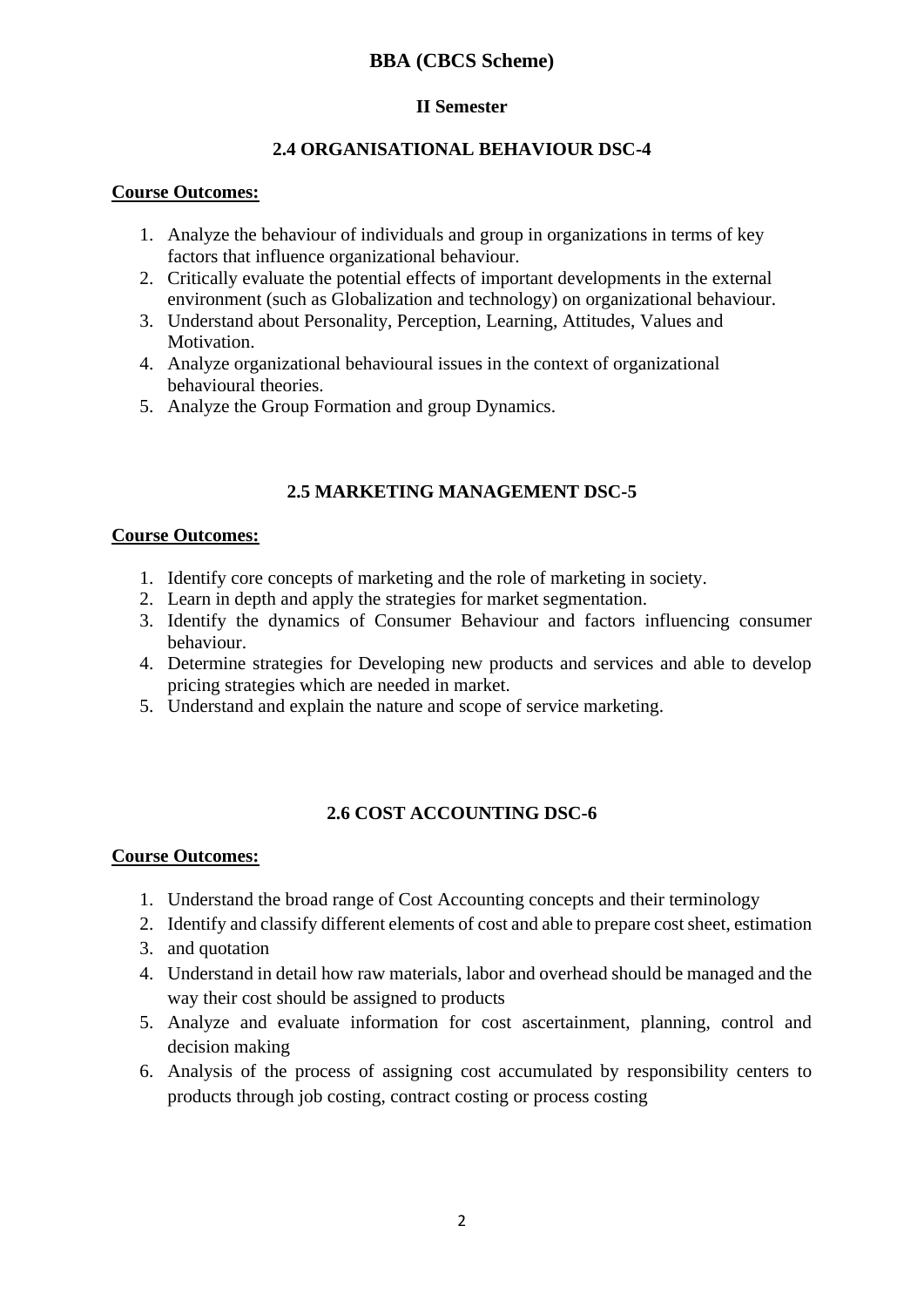# **III SEMESTER**

## **3.3 DISASTER MANAGEMENT AEC**

### **Course Outcomes:**

- 1. Understand the disaster phenomenon and its various impacts.
- 2. Able to implement disaster risk reduction strategy.
- 3. Gain knowledge on research in disaster.
- 4. Acquire knowledge on hazards, disaster and associated natural and social phenomena.
- 5. Gain knowledge on disaster management theory.
- 6. Learn in detail the methods of community involvement as an essential part of successful disaster risk reduction.

# **3.4 BUSINES LAW DSC-7**

### **Course Outcomes:**

- 1. Demonstrate recognition of the requirements of the contract agreement.
- 2. Understand in details the capacity of contract and consideration.
- 3. Understand the legality of object and Discharge of contract.
- 4. Gain knowledge on provisions of special contract.
- 5. Specify the details of Information technologies Act.

# **3.5 INCOME TAX DSC-8**

- 1. Learn in depth Income Tax act of 1961 and able to practice as Tax consultant and Tax practices.
- 2. Understand in detail the provisions for computation of taxable salary.
- 3. Learn the provisions of IT Act relation to income from house property and able to compute income from house property.
- 4. Identify in detail the different expenses allowable and not allowable for computation of business income.
- 5. Understand in detail the provisions for computation of Capital gain income from other sources.
- 6. Learn in details of set off and carry forward of losses.
- 7. Identify in details different sections of IT Act to reduce Tax liability.
- 8. Learn in depth the types of e-filing and e-verification of returns.
- 9. Understand the details of steps involved in e-filing of different forms of IT returns.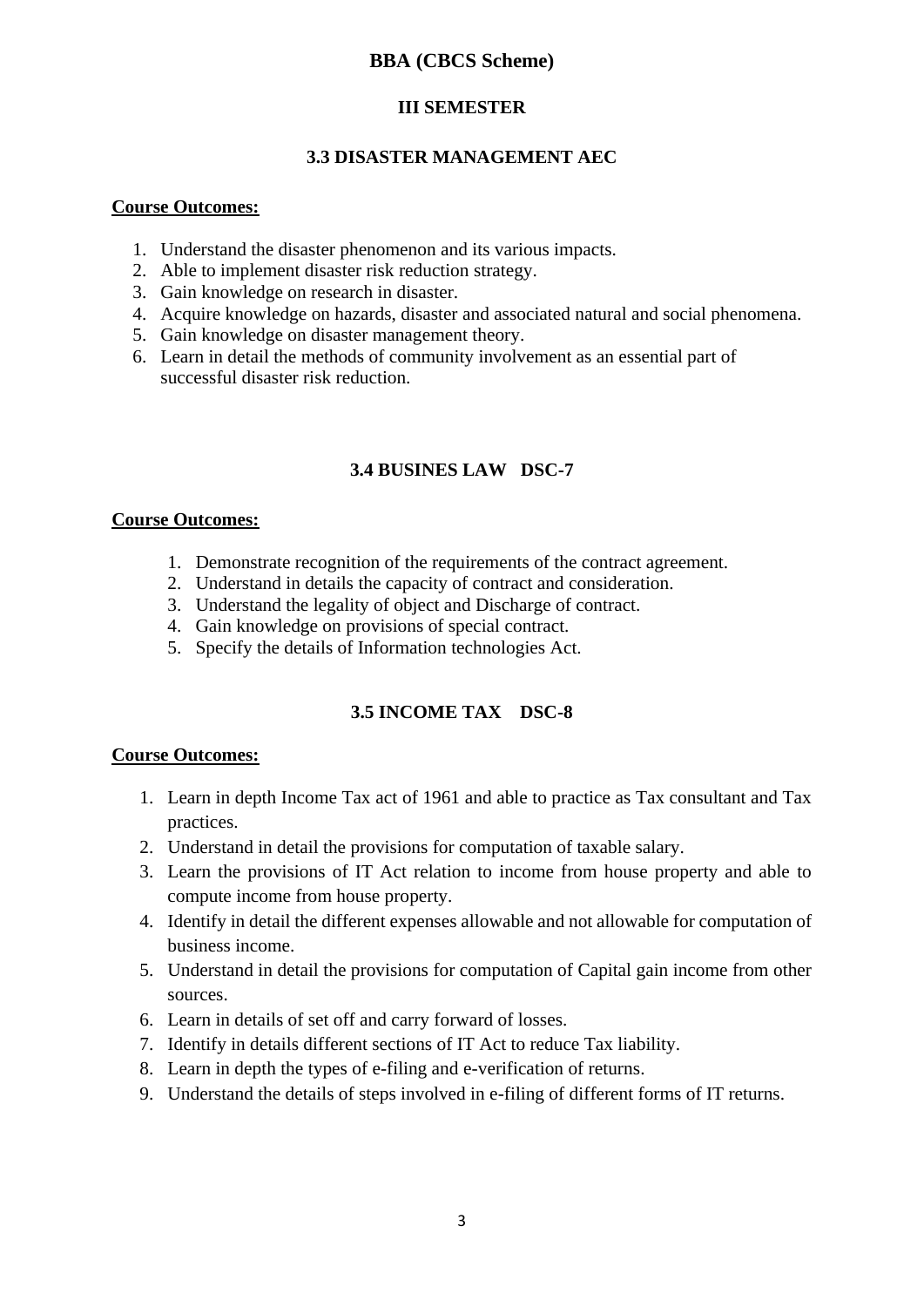## **3.6 STATISTICS FOR BUSINESS DSC-9**

#### **Course Outcomes:**

- 1. Develop the student's ability to deal with numerical and quantitative issues in business.
- 2. Learn in details with examples Measures of Central tendency.
- 3. Understand the classification and characteristics of Measures of dispersion.
- 4. Learn in detail the correlation and determine the relation between two variables.
- 5. Understand in depth regression and able to find unknown variable value based on a. known variable value.
- 6. Enable the use of statistical, graphical and algebraic techniques wherever relevant.
- 7. Understanding the Statistical applications.

# **BBA (CBCS Scheme)**

### **IV SEMESTER**

## **4.3 CORPORATE ACCOUNTING DSC-10**

### **Course outcomes:**

- 1. To understand in details Accounting for share capital, Debenture, Bonus shares, Redemption of preference share
- 2. Learn in details Preparation of financial statement of Company
- 3. To understand in details factors to be considered for Valuation of Shares and Goodwill
- 4. Learn the details of accounting standard for Amalgamation of Companies
- 5. To understand in details of internal and external Reconstruction of Companies

# **4.4 CORPORATE LAW DSC 11**

- 1. To provide a fundamental principles of company laws.
- 2. To understand the concept of formation of joint stock company and its types.
- 3. To know the important documents of company constitution, corporate powers and division.
- 4. Provide the knowledge about membership of company.
- 5. Impart the knowledge of types of directors and procedure for appointment.
- 6. To provide the knowledge relating to provisions of conducting meeting and appointment of various committees. .
- 7. To impart corporate management skills, control, the remedies and government regulation of corporate business and winding up of companies.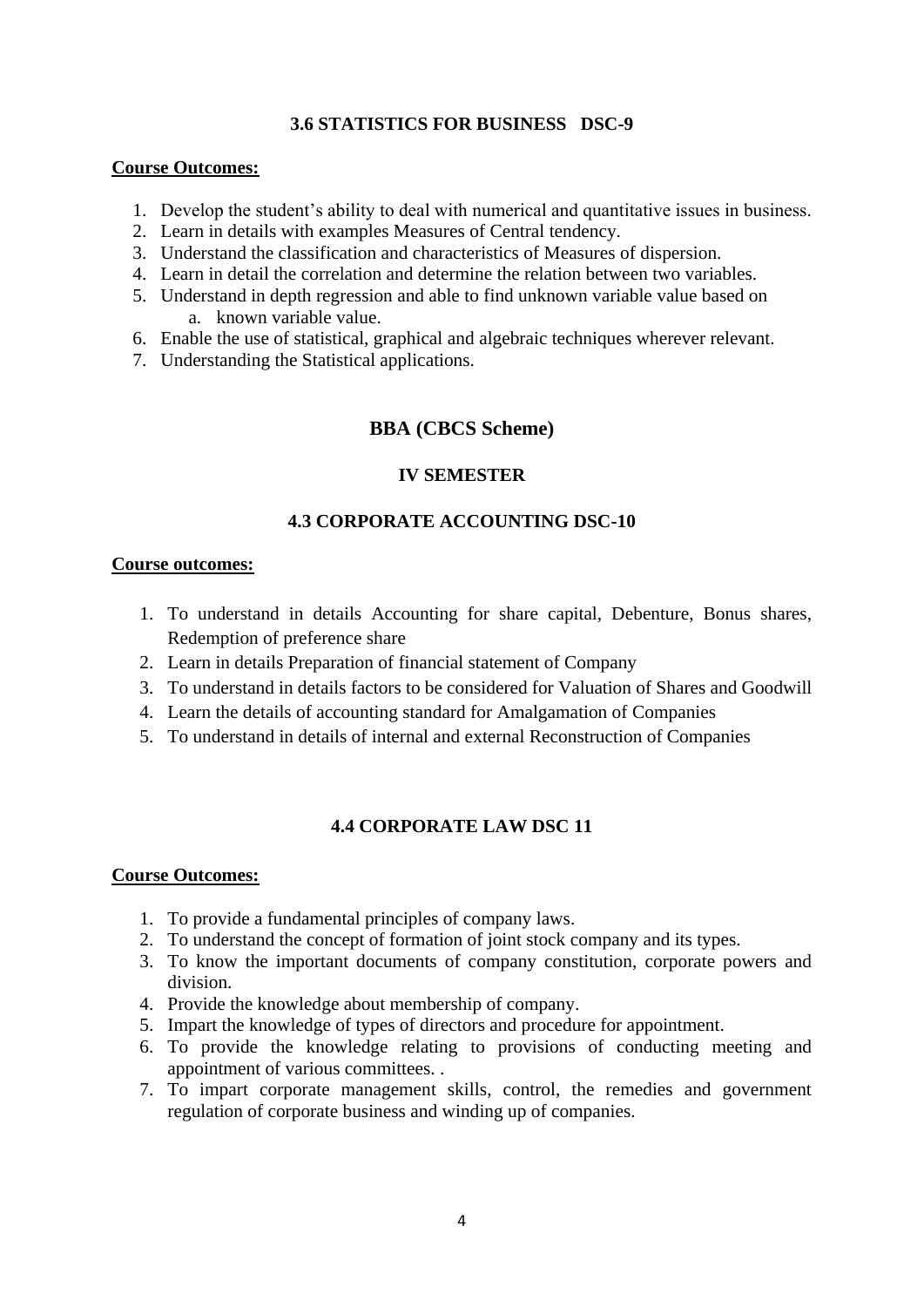# **4.5 COMPUTER APPLICATIONS IN BUSINESS DSC-12**

#### **Course Outcomes:**

- 1. To use application software to solve business problems and increase efficiency in the workplace.
- 2. To demonstrate employability skills and a commitment to professionalism.
- 3. 2. To evaluate, select and use office productivity applications.
- 4. To operate a variety of advanced spreadsheet, operating system and word processing functions.
- 5. To maintain quality assurance through critically evaluating procedures and results.
- 6. To apply basic learning and assessment principles in the design, development and presentation of material through office applications.
- 7. To understand the concept of ecommerce and its types.
- 8. To understand the various E-business strategies.

## **4.6 QUANTITATIVE TECHNIQUES DSC-13**

### **Course Outcomes:**

- 1. To develop the students ability to deal with numerical and quantitative issues in business
- 2. To enable the use of Quantitative Techniques, graphical and algebraic techniques a. Wherever relevant.
- 3. Describe and discuss the key terminology, concepts tools and techniques used in a. Quantitative Techniques
- 4. To enable the use of Transport Problem with example
- 5. To Understand concepts in Network Analysis:
- 6. To develop the students ability to deal with Decision Theory
- 7. To develop the students ability to deal with Game Theory

## **1.1 EXECUTIVE COMMUNICATION AND PERSONALITYDEVELOPMENT DSC-14**

- 1. To provide an overview of prerequisites to business communication
- 2. To provide an outline to effective organizational communication
- 3. To impart the correct practices of the strategies of effective business writing.
- 4. To demonstrate their verbal & non-verbal communication ability through presentations.
- 5. To demonstrate public speaking skills.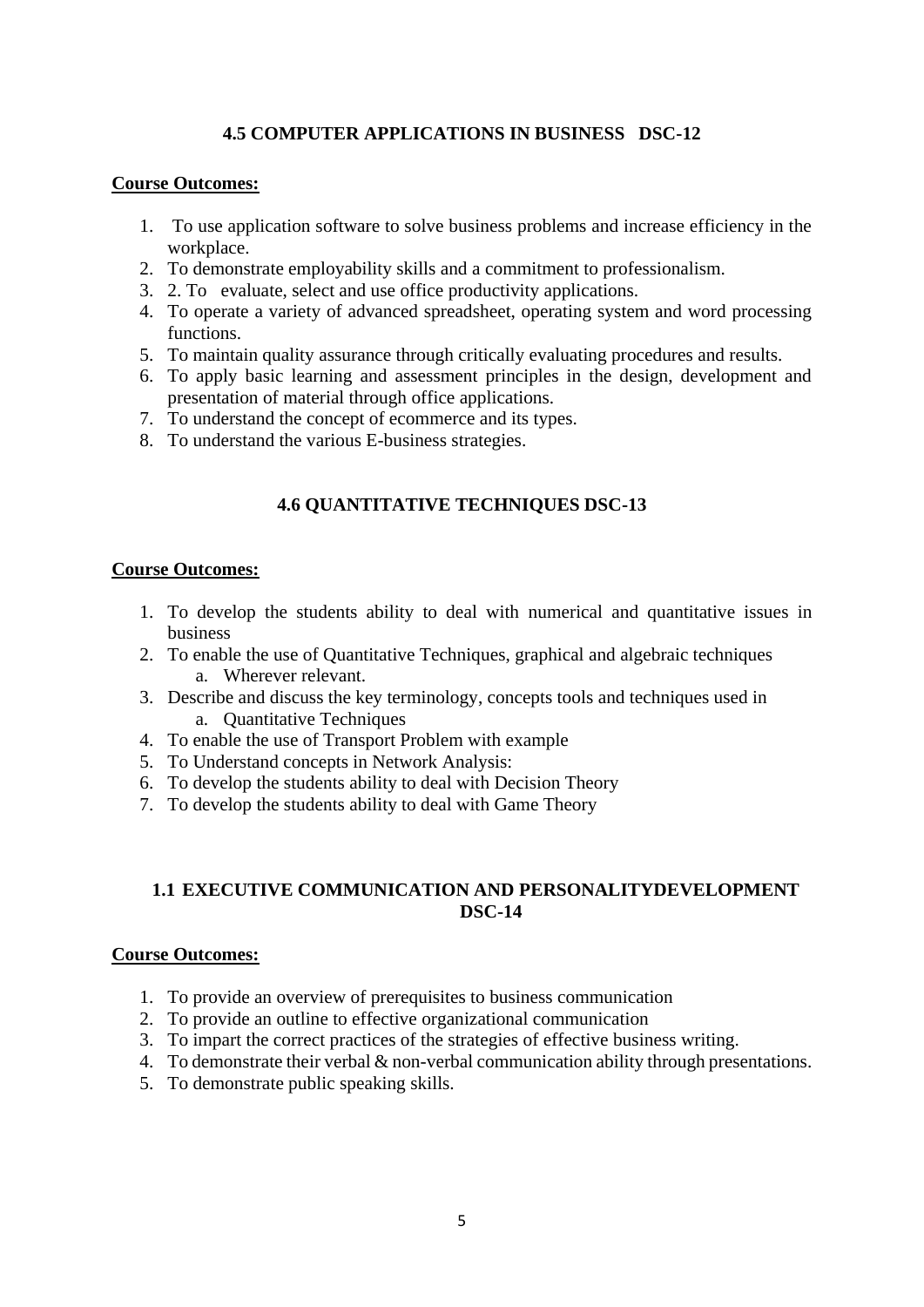## **Semester - V**

## **5.2 CORPORATE GOVERNANCE DSC-15**

#### **Course outcomes:**

- 1. To enable the students to acquire knowledge about the international marketing v/s domestic marketing.
- 2. To enable the students to acquire knowledge about the international marketing environment and challenges in global marketing.
- 3. To acquire knowledge about the international product decision in product mix and product life cycle.
- 4. To acquire knowledge about the international business ethics.
- 5. To acquire knowledge about the international marketing policy.

## **5.3 FINANCIAL DECISIONS DSC-16**

## **Course Outcomes:**

- 1. Gain knowledge of financial manager.
- 2. Understand the Cost of Capital.
- 3. Identify the details of various source of finance.
- 4. Learn in depth about the types of leverages.
- 5. Learn in detail the capital budgeting.
- 6. Gain knowledge Dividend policy.

## **5.4 COMPUTER FOR ACCOUNTING SEC- 1**

- 1. To develop skill in preparing financial statements in tally.
- 2. To acquire knowledge about the tally accounting package
- 3. To evaluate, select and use accounting productivity software appropriate to a given situation.
- 4. Work effectively with arrange of current, standard and accounting productivity applications.
- 5. Demonstrate employability skills and a commitment to professionalism.
- 6. To familiarizing with the sql concepts and programmes.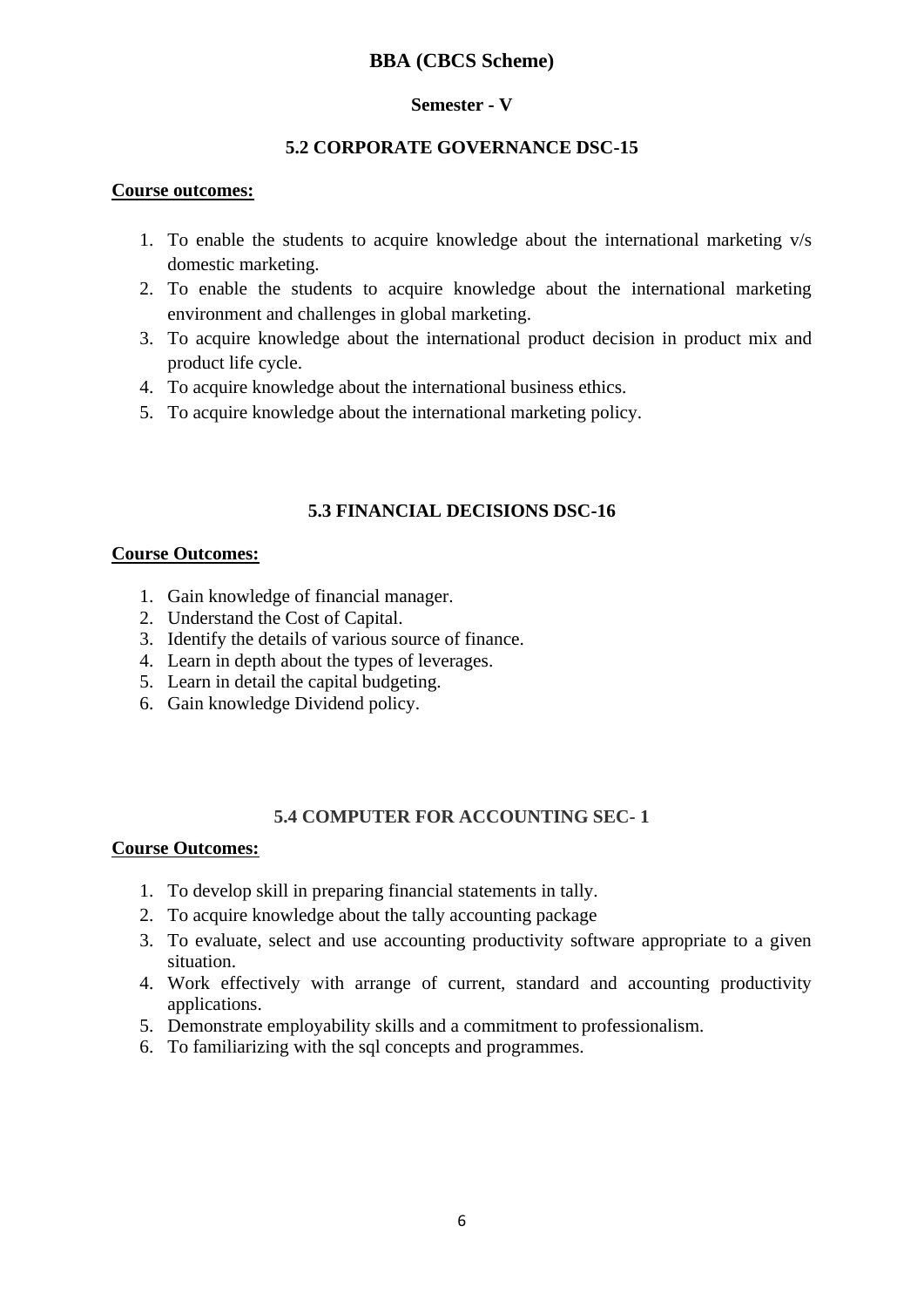## **5.5a HUMAN RESOURCE MANAGEMENT DSE-1A**

### **Course Outcomes:**

- 1. To help the students focus on and analyze the issues and strategies required to select and develop manpower resources.
- 2. To develop relevant skills necessary for application in HR related issues.
- 3. To integrate the knowledge of HR concepts to take correct business decisions.
- 4. To understand about Performance appraisal concepts.
- 5. To know about employee grievances procedure.

## **5.5b BUSINESS RESEARCH METHODS DSE-1B**

### **Course Outcomes:**

- 1. To develop a research proposal as the basis for a thesis.
- 2. To develop understanding of the basic framework of research process.
- 3. To develop understanding of various research design and techniques.
- 4. Organize and conduct research in a more appropriate manner.
- 5. To develop skills of qualitative data analysis and interpretation of its results.

## **5.5c BUSINESS DECISIONS-I DSE-1C**

#### **Course Outcome:**

- 1. Understand in detail the economic theories to analyze situations and solve problems in business settings
- 2. Learn in detail with examples the economic environment to make appropriate business decisions
- 3. Write down the characteristics of forecast the demand for products
- 4. Understand in details with application, if applicable, of impact of cost on income.
- 5. Deliberate the characteristics of consumers behaviour and able to analyse to take effective decisions

## **5.5d INTERNATIONAL BUSINESS DSE-1D**

- 1. To familiarize about foreign trade.
- 2. To enable the students learn about globalization impact.
- 3. To know the role of MNCs in domestic country.
- 4. To acquire the knowledge about international marketing intelligence and international marketing research.
- 5. To know the procedures of import and export.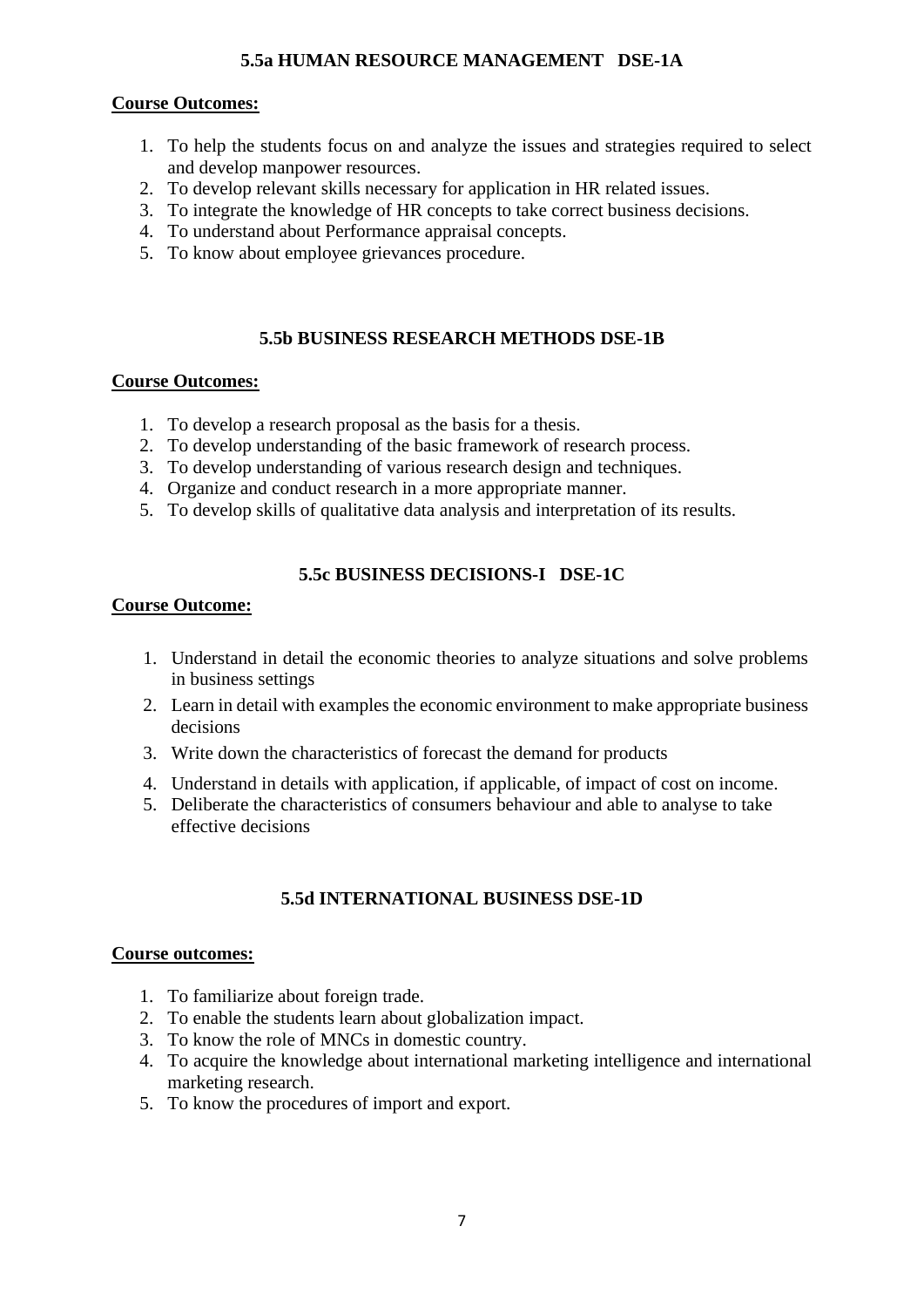## **5.6a CORPORATE TAX PLANNING DSE-2A**

#### **Course outcomes:**

- 1. To understand the details study of Corporate Tax planning, Tax management , Tax Evasion & Avoidance
- 2. To analysis of Tax planning with reference to Locational aspect, Form of organisation, capital structure of business
- 3. Learn in details of applicability of Tax concept with reference to Make or Buy, own or lease, repair or replace of assets
- 4. To understand the details study of Double taxation relief
- **5.** To understand in details of Tax planning with reference to Amalgamation of business, partnership firm into company

## **5.6b PORTFOLIO MANAGEMENT DSE-2B**

#### **Course Outcomes:**

- 1. Gain a comprehensive knowledge on investment management.
- 2. Understand the different types of risks involved in investments.
- 3. Gain knowledge on security analysis.
- 4. Learn in depth about the risks and returns of portfolio.
- 5. Learn in detail the theories and models of portfolio construction.
- 6. Gain knowledge on portfolio evaluation and revision

# **5.6c INSURANCE MANAGEMENT DSE-2C**

#### **Course Outcomes:**

- 1. Understand the management functions in insurance business.
- 2. Able to understand the frauds in insurance.
- 3. Gain knowledge on regulatory framework of insurance.
- 4. Acquire knowledge on insurance contracts.
- 5. Gain knowledge on operation and management of insurance.
- **6.** Learn in detail the features of life and general insurance

# **5.6d INTERNATIONAL MARKETING DSE-2D**

- 1. Able to identify the feature, need, advantages and scope of international marketing.
- 2. Understand in depth the International Marketing Environment.
- 3. Understand in concepts of International Product Decisions.
- 4. Be familiar with the International Business Ethics.
- 5. Be familiar with the social responsibility of international business.
- 6. Able to identify the global agencies and their functions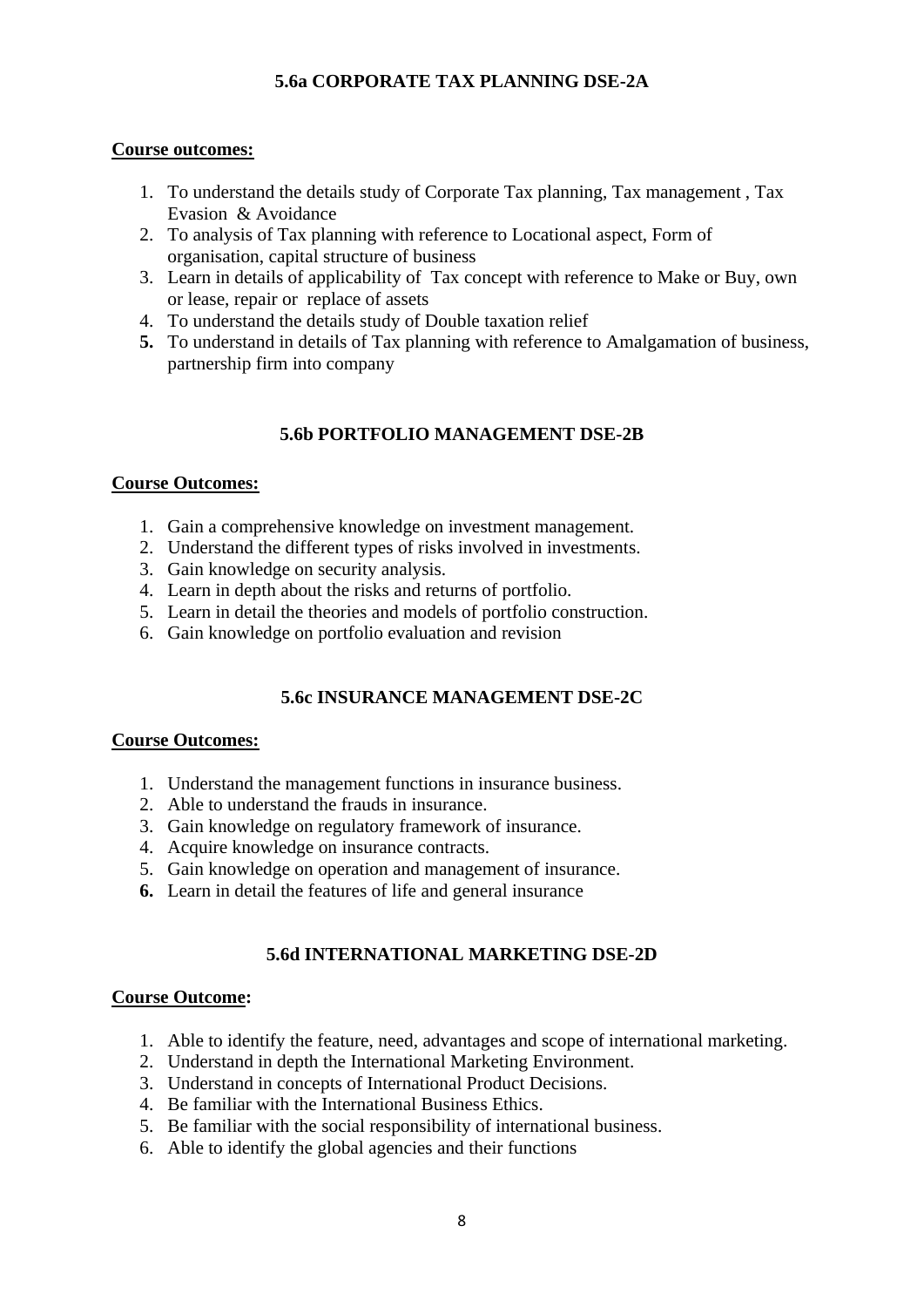## **Semester - VI**

## **6.1 STRATEGIC MANAGEMENT DSC-17**

### **Course Outcomes:**

- 1. Understand the value and process of strategic management.
- 2. Able to analyze the tools of strategic management.
- 3. Gain knowledge on functional level strategies.
- 4. Acquire knowledge on formulation of strategies and strategic plans.
- 5. Able to setup realistic business objectives.
- 6. Able to develop and implement corporate strategies

## **6.2 GST** *&***CUSTOMS DUTY DSC-18**

### **Course Outcomes:**

- 1. Learn the details of returns to be filled by composition tax payer.
- 2. Understand the technology and flow of return filing under GST.
- 3. Learn in detail and gain knowledge to practice as GST consultant.
- 4. Learn in details provisions of GST to handle TDS online and offline more efficiently.
- 5. Understand the provisions of integrated goods and services Tax Act, 2017
- 6. Learn in depth the provisions relating to place of goods imported into or exported from India.
- 7. Identify the details of provisions in relation to Time of supply of Goods.
- 8. Prepare Tax Invoice, Credit and Debit Notes.
- 9. Understand the procedure of registration under GST
- 10. Learn in detail the procedure to be followed to assess the value and determine customs duty.

## **6.3 MANAGEMENT ACCOUNTING DSC-1**

- 1. To understand the basic concepts of management accounting.
- 2. To learn the different types of budgets and evaluate the information regarding planning, controlling, and decision making.
- 3. To understand the concept of standard costing and to analyze various components of variances.
- 4. To evaluate the business performance with regard to Marginal costing .
- 5. To teach a sense of responsibility and a capacity for contemporary issues and effective financial decisions.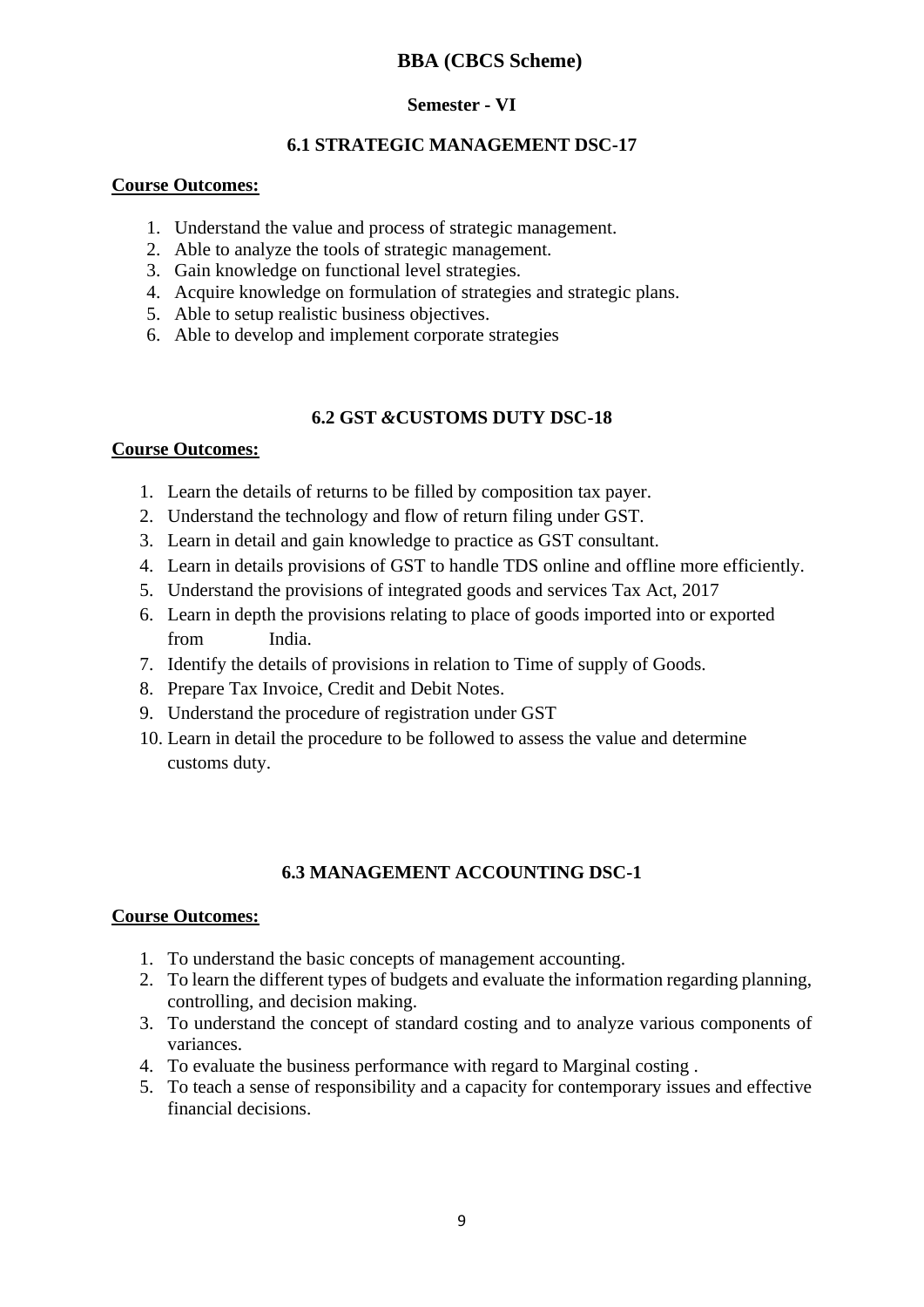### **6.4 EVENT MANAGEMENT SEC-2**

#### **Course Outcomes:**

- 1. Understand the event management procedure.
- 2. Able to conduct an event.
- 3. Gain the knowledge on conceptual framework of corporate events.
- 4. Acquire special knowledge about elements of successful special events.
- 5. Gain the essential knowledge of managing public relations.
- 6. Understand the role and responsibilities of an event organizer.

## **6.5a RETAIL MANAGEMENT DSE-3A**

### **Course Outcomes:**

- 1. Become familiar with how the retail industry works.
- 2. Understand the areas of accountability for retail management.
- 3. Determine level of interest in pursuing a career in retail management.
- 4. Understand the concept of Emerging Trends in Retailing.
- 5. Understand and identify the Elements/Components of Retail Store Operation.

## **6.5b THEORY AND PRACTICE OF BANKING DSE-3B**

- 1. To make understand the concept of banking and the various services offered by banks.
- 2. Understand the functioning of RBI and the concept of monetary policy.
- 3. To analyse the relationship between banker and customer and to understand the concept negotiable instruments.
- 4. Understand the concept of banking, bank nationalization.
- 5. To know about different types of deposits, loans, principles of sound lending policies and other contemporary services.
- 6. Develop a perfect understanding on the procedure and precautions to be adopted by banks in dealing with different types of securities.
- 7. Gain a comprehensive knowledge on the procedural formalities in dealing with different types of customers.
- 8. To create awareness regarding various banking innovations and digitalization of banking services.
- 9. To analyse the risk faced by banks and ways to overcome them.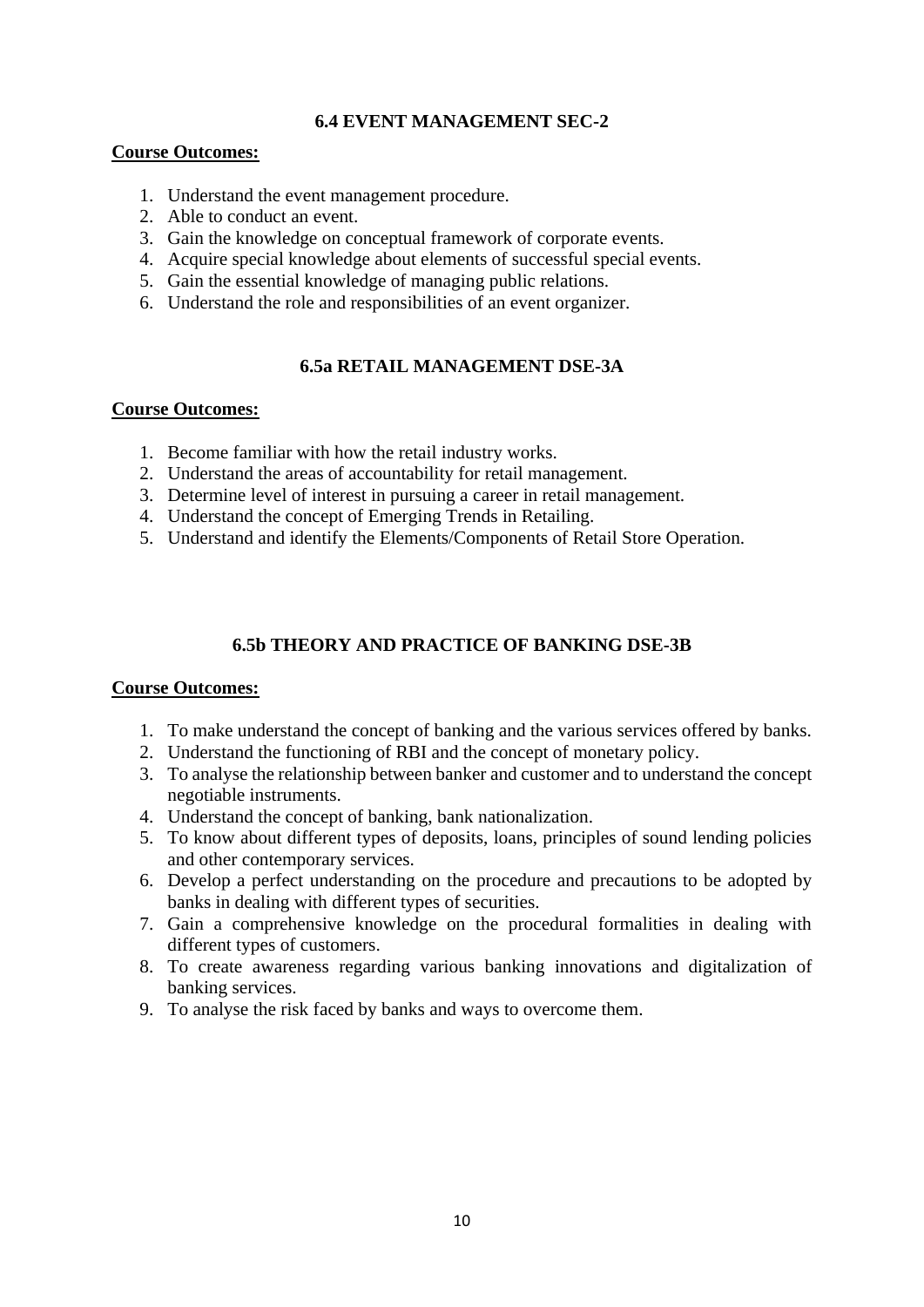## **6.5c BUSINESS DECISIONS-II DSE-3C**

### **Course Outcomes:**

- 1. To understand about opportunity cost principle and equi-marginal utility principle.
- 2. Learn in details about law of demand and demand forecasting.
- 3. To familiarize the students with Laws of returns to scale and market structures.
- 4. Able to identify marginal cost pricing and competitive bidding of prices.
- 5. To create awareness about capital budgeting techniques and cost of capital.

# **6.5d LOGISTIC AND SUPPLY CHAIN MANAGEMENT DSE-3D**

## **Course Outcomes:**

- 1. To acquire the knowledge of competitive and supply chain strategies
- 2. To know the supply chain network.
- 3. To ensure students to designing and planning transportation network.
- 4. To develop skill in information technology
- 5. To acquire knowledge of dimension of logistics.
- 6. To familiarize the students with the customer service.

# **6.6a HOTEL AND TOURISM MANAGEMENT DSE-4A**

## **Course Outcomes:**

- 1. Integrate human, financial and physical resources management into food services and lodging operation.
- 2. Demonstrate the ability to develop, examine, question and explore perspectives or alternative to problems in operation.
- 3. Demonstrate the ability to use professional written and oral communication skills and technology to successfully communicate.
- 4. practice professional ethics, provide leadership, demonstrate personal and global responsibility and work effectively as a team member.
- 5. Understand the diverse nature of tourism, including culture and place, global/local perspectives and experience design and provisions.
- 6. Interpret and evaluate tourism as a phenomena and as a business system, identify and assess relationship of networks relatives to build tourism capacity.

# **6.6b FINANCIAL MARKETS AND INSTITUTIONS DSE-4B**

- 1. Learn the Indian Financial System in detail.
- 2. Understand the concepts of Financial Market in India.
- 3. Be familiar with the Corporate Securities in India
- 4. Be familiar with the International Markets.
- 5. Understand the concepts of Money Market.
- 6. Understand the concepts of Debt Market.